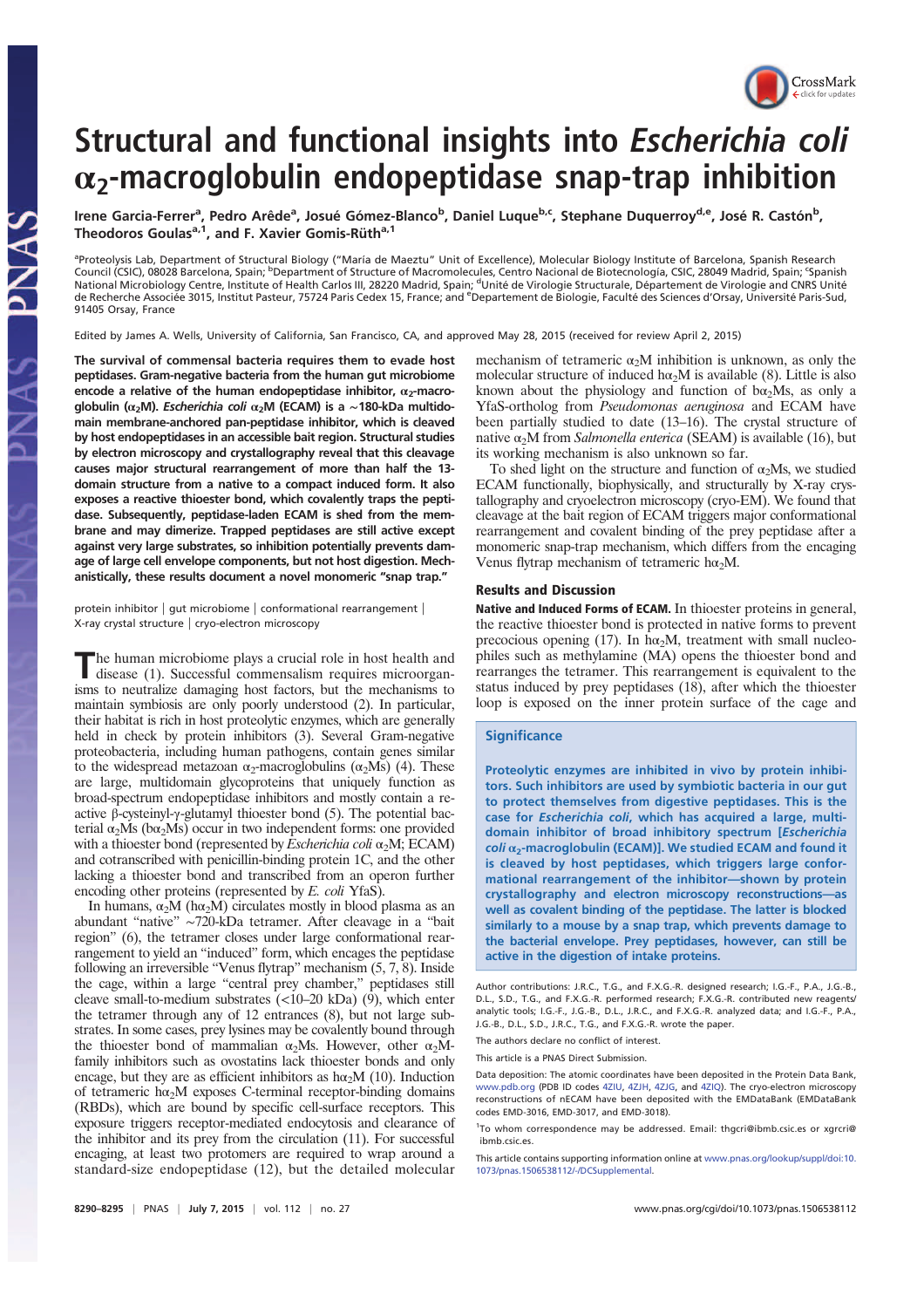becomes accessible to surface lysines of the prey (7, 8). Native and peptidase- or MA-induced h $\alpha_2$ M differ in their biophysical properties (19). In contrast, recombinant native ECAM (nECAM) and MA-treated ECAM (MA-ECAM) were equivalent in size-exclusion chromatography (SEC), native PAGE, thermofluor assays, and circular dichroism spectroscopy (CD), and they were both monomeric (SI Appendix, Fig. S1 A–D). This indicates that MA treatment of nECAM, which opens the thioester bond, as shown by the emergence of free cysteines (SI Appendix, Table S2), does not produce an induced species. This, in turn, is consistent with the structural equivalence of native and MA-treated SEAM (16). Induced ECAM (iECAM) was obtained only by incubation with endopeptidases such as the physiologically relevant mammalian host digestive enzyme trypsin (20). Unlike nECAM, iECAM formed monomers and dimers, both diverging from nECAM in SEC, native PAGE, thermofluor assays, and CD, which is consistent with conformational rearrangement on induction (SI Appendix, Fig. S1 A–D and J). MA-ECAM, in turn, was transformed into an induced form similar to iECAM after cleavage in the bait region. Other endopeptidases capable of ECAM induction were thermolysin, chymotrypsin, and subtilisin (SI Appendix, Fig. S1E).

Analysis of trypsin-induced iECAM by denaturing SDS/PAGE and N-terminal Edman degradation showed that induction entailed cleavage at  $R^{946} - \overline{F}^{947}$  (numbering follows UniProt P76578), which falls into the "bait-region domain" (BRD; see Fig. 1A for domain organization and acronyms) of the inhibitor. Further cleavages contributed to a complex band pattern (SI Appendix, Fig. S1F), which occasionally gave rise to highmolecular-mass products of proteinase-generated fragments, as previously described for h $\alpha_2 M$  (7). To simplify the picture, we produced an ECAM mutant (TEV-ECAM), in which bait-region positions  $A^{943}$ - $G^{951}$  had been replaced with a recognition sequence for tobacco-etch virus (TEV) peptidase. This protein was cleaved by TEV peptidase at a single site (SI Appendix, Fig. S2A) and gave rise to an induced form (TEV-iECAM; SI Appendix, Fig. S2 B and C). We also observed cleavage in the bait region of ECAM by ulilysin, chymotrypsin, pancreatic elastase, subtilisin, and thermolysin (SI Appendix, Fig. S2F). In all cases, this cleavage

was efficient and showed that the bait region contains accessible recognition sites for peptidases with distinct substrate specificities, despite being shorter than in hα<sub>2</sub>M [∼25 residues, Q<sup>934</sup>–G<sup>958</sup> (see following) vs. 39 residues (see ref. 6)]. These results indicate that ECAM is a pan-proteinase target protein and that cleavage in the bait region is required and suffices to generate iECAM.

Induced ECAM Is Released as Monomers and Dimers. Among the trypsin cleavage sites of ECAM was also  $R^{162} - D^{163}$ , which falls between the first two N-terminal domains: macroglobulin-type domain 0 (MG0) and the N-terminal domain of induced ECAM (NIE) (Fig.  $14$ ). This linker was likewise targeted by pancreatic elastase and thermolysin ( $SI$  Appendix, Fig. S1 G and H). As the N-terminal flexible segment A (Fig. 1A) of ECAM is anchored to the periplasmic side of the inner membrane through a "lipobox" mediated lipidic linkage of the N-terminal cysteine residue of the secreted protein  $(C^{18})$  through posttranslational modification, cleavage at MG0-NIE removes the membrane anchor, thus yielding soluble iECAM. This strongly suggests shedding is a relevant step of the working mechanism of ECAM after induction. It is noteworthy that this cleavage was also responsible for freshly purified monomeric iECAM being slowly transformed by trypsin to a noncovalent dimer. Evidence for this came from ECAM mutant  $R^{162}$ G, which was not cleaved by trypsin at MG0-NIE and remained largely monomeric even after extended incubation periods (SI Appendix, Fig. S1G). In addition, TEV peptidase, which transformed native TEV-ECAM into an induced form (see earlier text), did not cleave at MG0-NIE, nor did it form dimers (SI Appendix, Fig. S2B). Extended dimerization was mainly observed at high trypsin:nECAM ratios or at prolonged incubation times (SI Appendix, Fig. S1I). Dimers of iECAM were stable and separable from monomers, did not revert to monomers under any condition assayed, and were unaffected by high salt, detergents, or reducing agents. In addition, dimers were conformationally equivalent to iECAM monomers in CD and thermofluor assays  $(SI$  *Appendix*, Fig. S1 C and D), as well as in cryo-EM reconstructions (see following), which supports that once induction has occurred on monomeric ECAM, dimerization just entails association of two preformed moieties. We conclude



Fig. 1. Monomeric iECAM structure. (A) Domain organization of ECAM with spanning residues (see also SI Appendix, Fig. S7). A, flexible segment: BRD, bait-region domain; CUB, domain type first described in proteins C1r/C1s, Uegf, and Bmp1; L, linker; MG0–MG7, macroglobulin-type domains 0 to 7; NIE, N-terminal domain of induced ECAM; RBD, receptor-binding domain; SP, signal peptide; TED, thioester domain. The bait region and the thioester segment are depicted as green and purple handles, respectively. Red arrows pinpoint the primary trypsin cleavage sites for induction (R<sup>946</sup>) and solubilization/dimerization <sup>2</sup>). Domain naming is based on hα<sub>2</sub>M, which lacks A, MG0, and NIE (8). (β) Scheme of iECAM in front view. (C) Ribbon-plot of monomeric iECAM in front, lateral, and back views. In B and C, the domain colors are as in A, and the visible polypeptide chain ends upstream (U) and downstream (D) of the cleaved bait region, as well as the thioester (cyan ellipse; blown up in the inset in C), are indicated.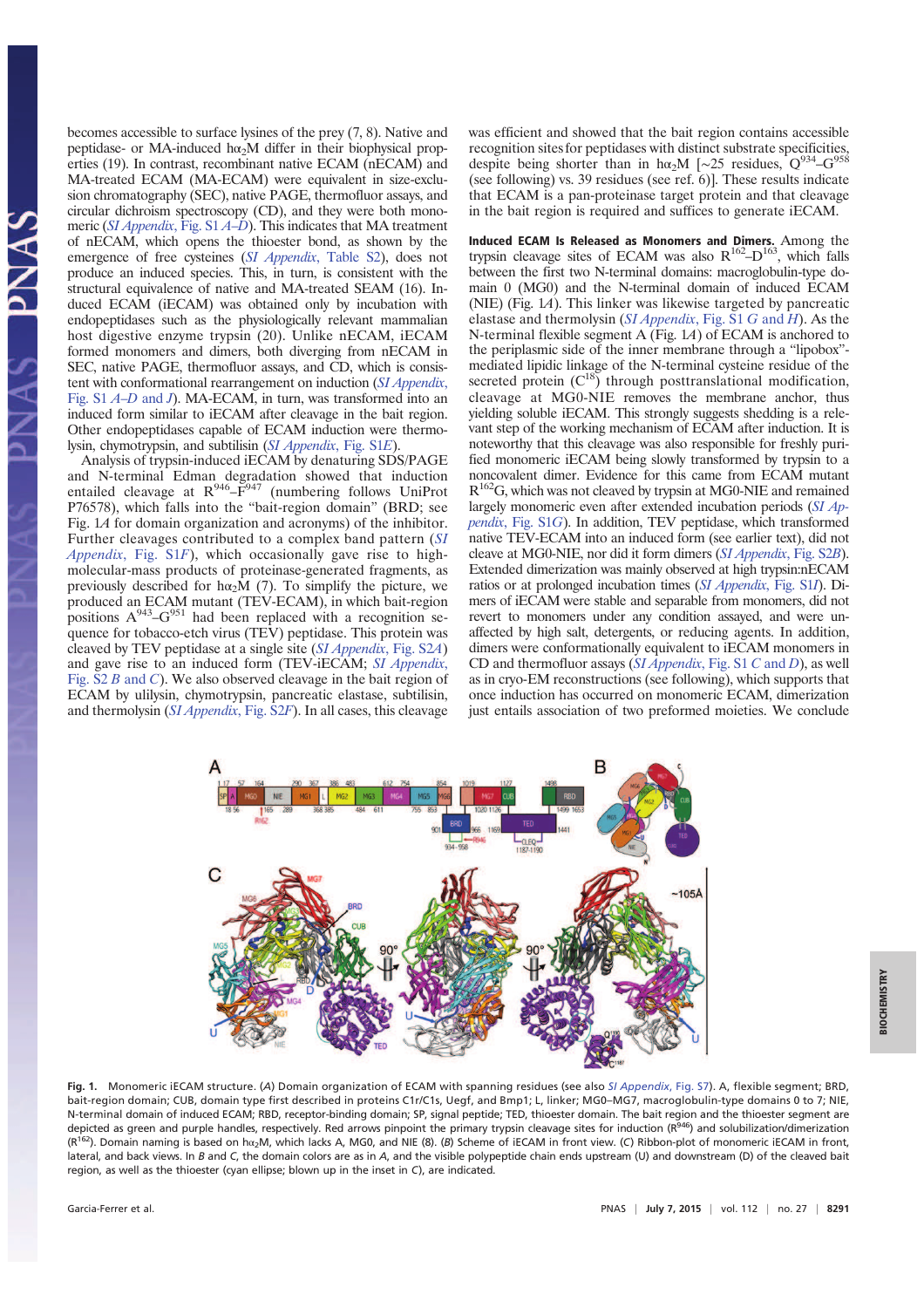that shedding under removal of the first ∼140 residues of secreted ECAM (segment A and domain MG0; Fig. 1A) after its induction is required for dimerization by trypsin and ulilysin. However, other peptidases targeting the MG0-NIE linker such as pancreatic elastase and thermolysin did not significantly form dimers (SI Appendix, Fig. S1G). Thus, iECAM dimerization is restricted to treatment with particular peptidases, possibly depending on their size and shape.

ECAM Inhibits Cleavage of Very Large Substrates and Cell Wall Components. We assessed the inhibitory activity of ECAM in vitro against a cohort of model serine- and metallopeptidases of differing specificity in the presence of a wide range of substrates (SI Appendix, Supplementary Experimental Procedures [SEP] section [§]  $1.2$ ). We did not detect inhibition against low- or medium-molecular-mass substrates. In contrast, proteolytic activity was inhibited for trypsin against thyroglobulin (660 kDa) and aldolase (160 kDa), for chymotrypsin against thyroglobulin, and for subtilisin against thyroglobulin and fumarase (200 kDa), indistinguishable by both monomeric and dimeric iECAM (SI Appendix, Fig. S3 A–C). These experiments were complemented with assays against cell envelope extracts prepared from E. coli K12 cells (SI Appendix, SEP §1.3), which are rapidly processed by endopeptidases that separate the outer membrane and the peptidoglycan. These experiments revealed that digestion by trypsin, chymotrypsin, and subtilisin was inhibited by ECAM in a concentration-dependent manner (SI Appendix, Fig. S3D). In addition, we also found that ECAM is a cell wall protector in vivo, as its absence results in diminished cell viability in the presence of host peptidases (SI Appendix, Supplementary Results and Discussion [SRD] §2.1). Accordingly, ECAM inhibits proteolysis of large globular proteins and proteins embedded in the cell envelope, but not of isolated peptides and medium-to-large-sized proteins.

ECAM Is a Pan-Peptidase Covalent Inhibitor. We also found that the inhibitory mechanism of ECAM further requires covalent bonding of prey peptidases by means of an intact thioester bond targeted by a lysine from the prey. Covalent linkage was shown in a zymogram, which yielded ECAM cleavage fragments showing tryptic activity against casein, and similar for monomeric and dimeric trypsin-induced iECAM (SI Appendix, Fig. S2D). In addition, purification of trypsin-treated monomeric and dimeric iECAM by SEC revealed the presence of the peptidase in the elution peaks of the latter, as shown by activity against small fluorogenic trypsin substrates and peptide-mass fingerprinting. Evidence for the involvement of the thioester bond came from the finding that iECAM showed free cysteines compared with trypsin-untreated nECAM (SI Appendix, Table S2); that is, the bond had been broken during induction. To verify that lysines were the targets of the thioester bond, we probed lysine-methylated TEV peptidase and found that, in contrast to the untreated protein, the enzyme was not bound by TEV-ECAM on cleavage induction (SI Appendix, Fig. S2C).

In contrast, incubation of MA-ECAM, with a broken thioester bond, with trypsin underwent cleavage in the bait region and the MG0-NIE linker (SI Appendix, Fig. S1J) and was induced, but it did not bind the peptidase, as shown by the lack of peptidolytic activity of SEC-purified peptidase-induced MA-ECAM and the absence of cross-linked peptidases in denaturing SDS/PAGE (SI Appendix, Fig. S1J). In addition, peptidase activity against cell envelope extracts was inhibited by nECAM (see earlier text), but not by MA-ECAM (SI Appendix, Fig. S3D).

Finally, binding of trypsin through ECAM was semiquantitatively assessed by using fluorogenic methylcoumarin-labeled peptidase. This revealed that one peptidase molecule was covalently bound by between three and four iECAM molecules on average; that is, thioester-mediated prey binding is relatively inefficient because a surface lysine needs to be close to the thioester bond to be bound when the bait region is cleaved. This contrasts with the high efficacy of bait-region cleavage (see earlier text) and indicates that iECAM can be either bound or unbound to the peptidase.

Crystal Structure of Trypsin-Induced iECAM. To shed light on the structural basis of the molecular mechanism of ECAM, we crystallized and solved the structure of trypsin-induced iECAM by four-wavelength anomalous diffraction with a selenomethionine derivative of the protein and a dataset to high resolution from wildtype protein (SI Appendix, SEP §1.10–1.11 and Tables S3 and S4). Although the peptidase was inside the crystals, as revealed by fluorescence microscopy (SI Appendix, Fig. S4), we could not localize it because of the low binding efficiency of iECAM (see previous section) and the intrinsic disorder in its overall conformation. The iECAM oligomeric structure in the crystals is a dimer formed by a crystallographic dyad (for a detailed description of the dimer, see SI *Appendix, SRD §2.2* and Fig. S5). The iECAM monomer structure includes fragment  $P^{166} - P^{1653}$ , which is organized in 12 domains and a linker region (NIE to RBD; Fig. 1  $\overrightarrow{A}$  and  $\overrightarrow{B}$ ). The molecule is arranged as an elliptical grommet with a ∼105-Å major axis and a ∼60-Å minor axis (Fig. 1C, Center). A large hook protrudes ∼80 Å from one of its major axis vertices and is inclined ∼30° toward the center of the ellipse. We distinguish between a front convex face (Fig. 1C, Left; reference orientation hereafter) and a back concave face (Fig. 1C, Right). The polypeptide starts at the bottom with domain NIE, which features one of the ellipse major-axis ends. Thereafter, six MG domains (MG1–MG6) are arranged as a oneand-a-half-turn superhelix (MG-superhelix) around a central lumen  $\sim$ 20 Å in diameter ("entrance 1") in such a way that domains MG5 and MG6 are, respectively, aligned and in contact with MG1 and MG2. Perpendicularly attached to MG3 and MG6, domain MG7 features the opposite end of the ellipse and leads to the hook, which includes a domain type first described in proteins C1r/C1s, Uegf, and Bmp1 (CUB); a thioester domain (TED); and RBD. Overall, iECAM includes six structurally different domain types: MGs, NIE, CUB, TED, RBD, and BRD (SI Appendix, Fig. S6 A–E).

MG domains are fibronectin-type-III-like β-sandwiches comprising a three- and a four-stranded antiparallel β-sheet, whose planes are rotated away by ∼40° (SI Appendix, Fig. S6A; for assignment of secondary structure elements, see SI Appendix, Fig. S7). Into this basic scaffold, additional elements are inserted, which cause the eight MG domains (including MG0, see following) to span between 78 and 128 residues and vary in domain length (along the sheets; SI Appendix, Fig. S6 A, F, and G) between ∼30 Å (MG1) and ∼50 Å (MG7). Domain NIE is a variant of an MG domain, into which an extra short strand has been inserted between NIE-β6 and NIE-β7, which interacts with NIE-β1 (SI Appendix, Fig. S6E). This entails that although the fourstranded β-sheet overlaps with that of MG1 (SI Appendix, Fig. S6I), the three-stranded back sheet is rotated and translated, thus causing the planes of the two NIE sheets to intersect at an angle of ∼70° on the right lateral face while the opposite lateral face opens. In addition, two helices are inserted in the segment-connecting strands β3 and β4 of domain NIE (NIE-β3→β4).

The CUB domain is a β-sandwich of two parallel four-stranded antiparallel β-sheets (I and II), which is unrelated to the MG fold (Fig. S6D). A short helix is inserted at CUB- $\beta$ 6 $\rightarrow$  $\beta$ 7, as is domain TED at CUB-β3→β4. The TED domain, in turn, is a sixfold α/α-toroid made up by six α-hairpins that resides on the outer surface of CUB sheet I and whose central axis is rotated ∼45° away from the sheet planes of the CUB β-sandwich. The arrangement of the α-hairpins is clockwise when viewed from the entry surface of the toroid (Fig. S6C). The thioester segment is a 15-atom thio-<br>lactone ring composed of four residues:  $C^{1187} - L^{1188} - Q^{1190}$ . It is located at the beginning of the first toroid helix,  $TED-\alpha2$ , on the domain entry face, and compatible with an induced peptidasebound inhibitor, the thioester bond is broken (Fig. 1C, Right). This segment is shielded by TED- $\alpha$ 4 $\rightarrow$  $\alpha$ 5. However, although the side chain of  $C^{1187}$  is surrounded by the side chains of  $E^{1189}$ ,  $L^{1242}$ , and  $W^{1243}$ ,  $Q^{1190}$  points to the bulk solvent, which is consistent with a disordered trypsin molecule bound to its side chain in the crystal structure.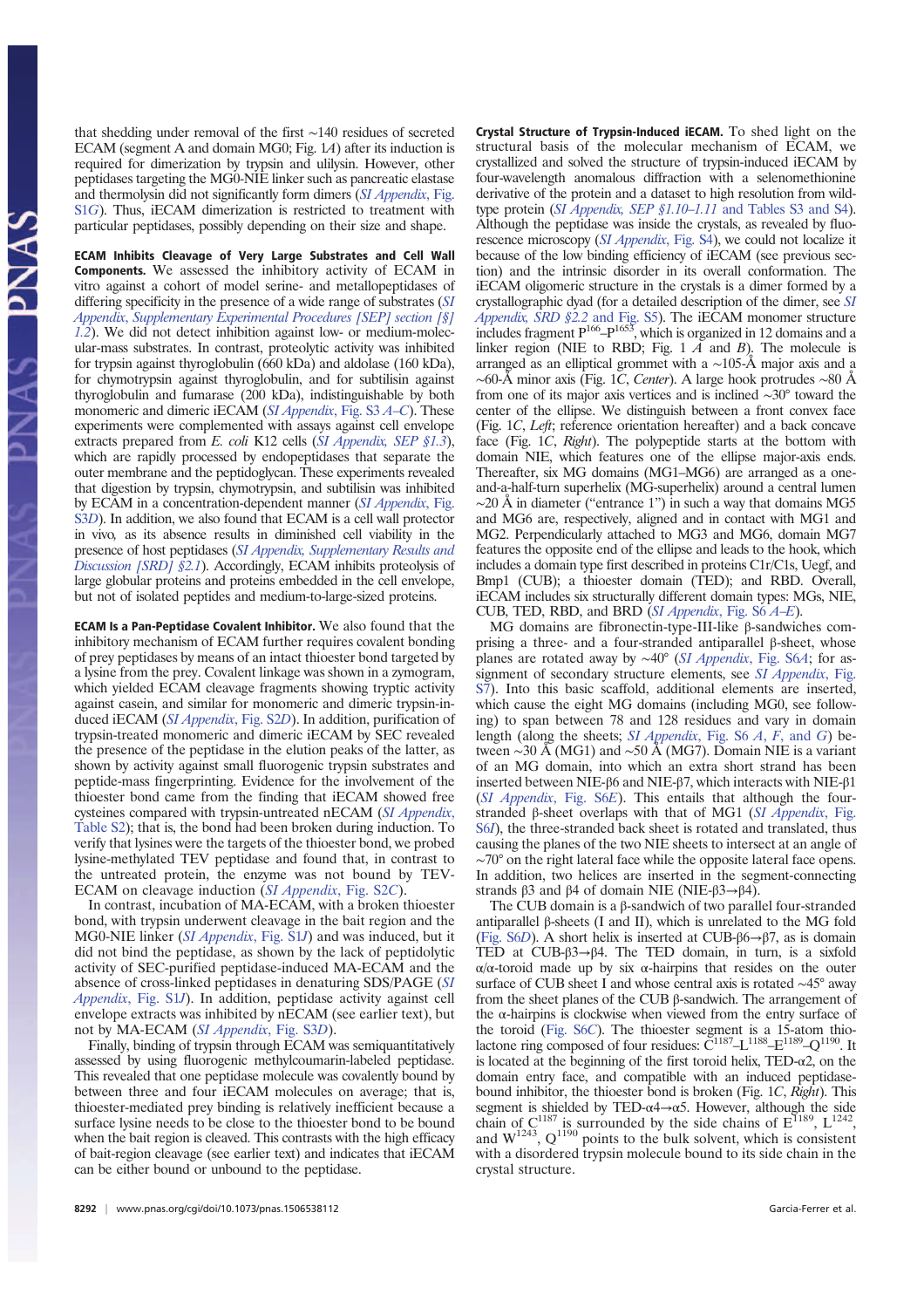The C-terminal domain of ECAM, RBD (name based on its structural similarity with hα<sub>2</sub>M RBD, see ref. 8), occupies a key position in iECAM and interacts with TED, CUB, and MG7 (Fig. 1C). In addition, it stabilizes the hook structure protruding from the MG-superhelix by interacting with MG2 and MG3. RBD has a complex topology (SI Appendix, Fig. S6 B and H) and consists of a central MG core expanded to a six-stranded front and a five-stranded back β-sheet, whose planes are rotated away by ∼40°, as in MG domains.

The BRD is inserted at MG6- $\beta$ 3→β4, spans 66 residues  $(S<sup>901</sup>-N<sup>966</sup>)$ , and is folded irregularly. It plays an important role not only in triggering the conformational rearrangement when cleaved but also in the stability of nECAM. A mutant in which BRD had been replaced by three glycines (protein ECAMΔBRD; SI Appendix, Table S1) yielded properly folded protein but was completely digested under conditions that only produced stable induced protein for the wild-type. BRD is defined for  $S^{901}$ - $G^{938}$  (upstream of the cleavage site) and  $G^{949} - N^{966}$  (downstream of the cleavage site) in the crystal structure as a result of trypsin cleavage after  $\overline{R}^{946}$ . The upstream segment of BRD is freely accessible: it lines part of the concave surface of the monomer and contains two helices. It interacts with MG2, the segment linking MG2 and MG3, MG6, and RBD. After the second helix, the BRD chain runs in extended conformation along the inner MG-superhelix surface, and between  $Q^{921}$  and  $G^{938}$ , the polypeptide is trapped between MG5, L, NIE, MG4, and MG1, with BRD segment  $A^{926}$ -I<sup>931</sup> performing a β-ribbon interaction with MG1-β1. The last upstream-segment residue defined in the structure,  $G^{938}$ , emerges on the lower left outer surface of the monomer ("U" in Fig. 1C). The downstream segment of BRD, in turn, is defined from  $G^{949}$  onward ("D" in Fig. 1C), at the interface between MG2 and CUB. It encompasses a short helix, BRD-α3, and runs upward, mainly interacting with MG2, MG7, CUB, RBD, and the MG7-CUB and CUB-RBD linkers before rejoining MG6.

Single-Particle Cryo-EM and Homology Modeling of Native ECAM. To complement the aforementioned crystal structure of iECAM, monomeric and dimeric trypsin-induced iECAM were further analyzed by 3D cryo-EM reconstructions of single particles (Fig. 2 A and B). Therefore, purified proteins were applied to carbon-coated grids, blotted, and plunged into liquid ethane. Images were recorded on a CCD camera at low-dose conditions, with a 200-kV electron microscope equipped with a field emission gun. Images were classified using a reference-free clustering approach to select homogeneous populations of 18,346 and 33,536 particles for monomeric iECAM and dimeric iECAM, respectively, which were used for reconstruction. The final resolution of the models was estimated to be, respectively, 17 and 14  $\AA$  (*SI Appendix*, Fig. S8). The crystallographic coordinates of monomeric and dimeric iECAM (SI Appendix, SRD §2.2 and Fig. S5) were adequately fitted into the corresponding cryo-EM maps, and the concordance of both structures is clear with the exception of the slight deviation from the C2 symmetry of the dimeric iECAM cryo-EM map (Fig. 2  $A$  and  $B$ ). Although dimerization surfaces are probably flexible in vivo, such dimerization does not lead to major conformational rearrangement of a monomer once induced. Fostered by the agreement between the cryo-EM and X-ray structures, we further obtained a cryo-EM reconstruction for nECAM to 16 Å on the basis of 46,842 particles (Fig. 2C), as crystallization of the full-length protein produced only poorly diffracting crystals. To get additional insight into the structure of nECAM at atomic level, we assayed several constructs and managed to solve the crystal structure of three of them, respectively spanning domains MG0-NIE-MG1, NIE-MG1, and MG7-CUB(TED)-RBD alias nECAMΔN.

The first structure was solved by multiwavelength anomalous dispersion (MAD)/multiple isomorphous replacement, including anomalous signal with data from a three-wavelength MAD experiment (peak, inflection point, and high-energy remote)



Fig. 2. ECAM single-particle cryo-EM reconstructions. (A) Monomeric iECAM. (B) Dimeric iECAM. (C) Monomeric nECAM. In each case, the cryo-EM map (solid surface) and the fitting of the respective atomic models (semitransparent surfaces) are shown in three views. Representative cryo-EM field views are also depicted (selected particles are encircled). (Scale bar, 300 Å.) In addition, four representative averaged classes are shown. Monomeric ribbon models are depicted in four colors (MG7-CUB[TED]-RBD in red, MG1–MG6 in yellow, NIE in green, and MG0 in blue). In the dimeric model, whole monomers are in green and orange. Left orientation of A and C as in Fig. 3D. Best fitting of dimeric iECAM was achieved by rotating one molecule 19° away from the C2-symmetric position.

performed with a selenomethionine-derivatized protein crystal and a dataset obtained from wild-type protein. The other two structures were solved by single isomorphous replacement including anomalous signal by measuring a selenomethionine derivative of the protein at the absorption peak wavelength and a dataset from wild-type protein to higher resolution (SI Appendix, Tables S3 and S4 and Fig. S9). According to these crystal structures and that of native SEAM (16), we constructed a composite homology model of nECAM for which its cryo-EM map at 16 Å resolution was used as a constraint (Fig. 2C). This model supported the major conformational rearrangement that occurs on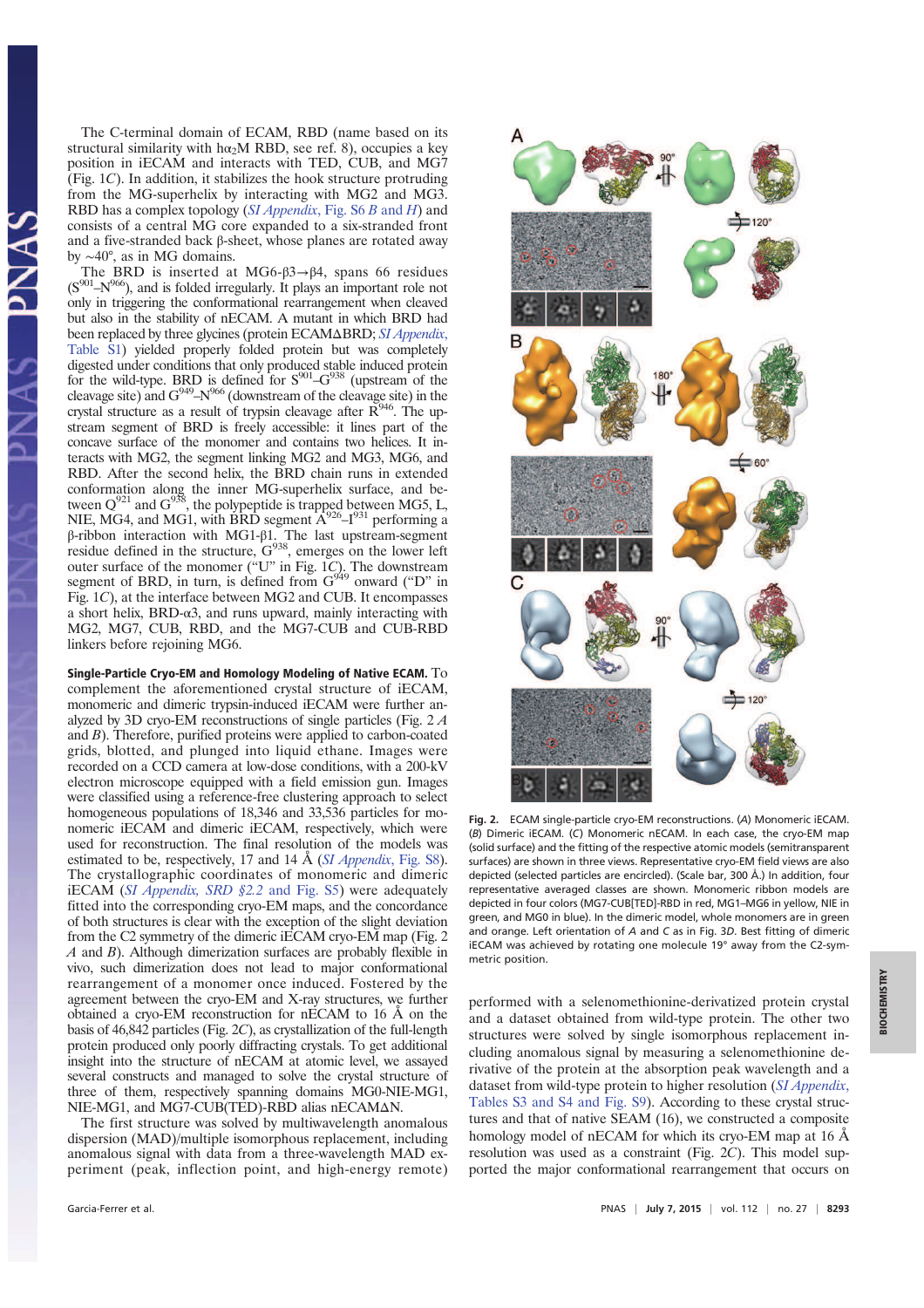induction, as anticipated by the biophysical studies presented earlier. The structure of native SEAM was essentially used to position the respective ECAM domains, with the exception of MG0 and NIE, and to confirm that the entire isolated fourdomain structure of nECAMΔN was in a native conformation (SI Appendix, SEP §1.13).

Similar to SEAM, the nECAM model (MG0–RBD;  $K^{57} - P^{1653}$ ) reveals an elongated helicoidal structure of ∼160 Å maximal length (Fig. 3A). MG0, at the N terminus of ECAM and projecting away from NIE, probably faces the inner membrane in vivo and is flexibly linked with NIE, so it is easily removed after induction (see earlier text). nECAM contains a central MG-superhelix as in iECAM, which, however, is distorted and lacks a central "entrance 1" (SI Appendix, SRD §2.2). In addition, segments MG7-CUB(TED)- RBD and MG0 protrude, respectively, from opposite ends of the MG ellipsoid in opposite directions. According to this model, BRD would be flexible and line the inner surface of the superhelix, with three segments in helical conformation, as in iECAM (Fig. 3B). BRD would interact with linker L and domains MG1,

MG2, and MG4-MG6, and the bait region, flexible and freely accessible for prey peptidases, would span segment  $Q^{934}$ -G<sup>958</sup>. This is consistent with the cleavage sites detected for several model peptidases, including trypsin (after  $R^{946}$ ). Overall, given the shape of nECAM and the 40 missing residues at the N terminus leading to the membrane anchor, which are predicted to be flexible, this bait region could potentially cover up to 170–210 Å of the width of the periplasmic space above the inner membrane. As the total width of the periplasm in E. coli is ~210 Å (21), ECAM would thus protect the entire periplasm, including the lipoproteins anchored to the periplasmic side of the outer membrane, against intruding endopeptidases (SI Appendix, SRD §2.1). In addition, the thioester region at the beginning of TED-α2 is buried in our nECAM model and faces the outer surface of the six-stranded front sheet of RBD (Fig. 3C). The thioester bond itself is intact, as revealed by the experimental nECAM $\Delta N$  structure, and protected by residues from TED ( $T^{1425}$ ,  $E^{1189}$ ,  $T^{1191}$ ,  $L^{1242}$ ,  $W^{1243}$ ,  $Y^{1185}$ , and  $Y^{1183}$ ) and, in particular, RBD-β3 and RBD-β6→β7 ( $Y^{1635}$ , M<sup>1634</sup>, and  $L^{1546}$ ). This explains why an ECAM mutant lacking RBD (protein



Fig. 3. Native ECAM and transition to induced ECAM. (A) Composite homology model of full-length nECAM anchored to the inner membrane in two orthogonal views, with domains colored as in Fig. 1A. (B) Close-up in cross-eye stereo of the left rectangle of A. The suggested limits of the (modeled) bait region within BRD, based on potential accessibility, are pinpointed by blue arrows. (C) Close-up in stereo of the right rectangle of A, showing the protected intact thioester (blue arrow; see also G). (D) Structures of nECAM (as in A) and iECAM in stereo after optimal superposition of MG1-L-MG2 and MG5-MG6 (both in orange for iECAM, in yellow for nECAM). Diverging segments are MG7-CUB(TED)-RBD (iECAM, red; nECAM, pink), MG3–MG4 (iECAM, dark blue; nECAM, cyan), and MG0-NIE [iECAM (NIE only), gray; nECAM, white]. Arrows pinpoint the overall displacements on induction of the three groups in the color of the respective nECAM segments. (E) Detail in stereo of the experimental crystal structures of nECAMΔN and iECAM showing MG7 and RBD (both in red for iECAM, in pink for nECAM), CUB (iECAM, orange; nECAM, blue), and TED (iECAM, yellow; nECAM, purple). Arrows pinpoint the overall relative displacements of CUB and TED on induction in the color of the respective nECAM domains. (F) Detail of CUB-TED of the nECAMΔN (yellow-pink) and iECAM (green-purple) crystal structures after optimal superposition of the TED domains only. The CUB domain undergoes a relative 90° rotation on induction (yellow arrow). (G) Close-up of the rectangle of F in stereo showing the thioester region. Some residues of iECAM are labeled for reference, as is the intact thioester bond of nECAM and helix TED-α1 for both structures.